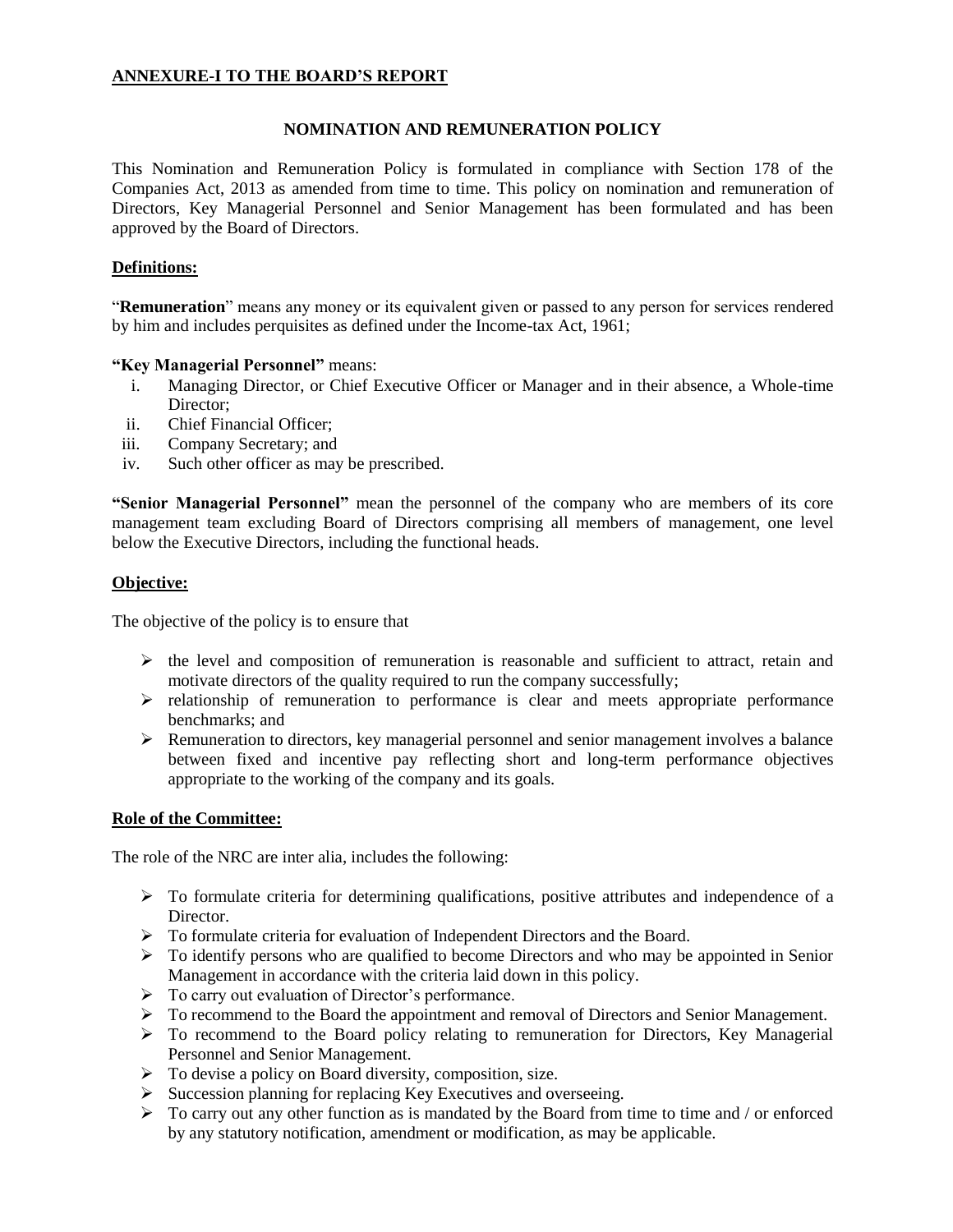$\triangleright$  To perform such other functions as may be necessary or appropriate for the performance of its duties.

# **APPOINTMENT AND REMOVAL OF DIRECTOR, KEY MANAGERIAL PERSONNEL AND SENIOR MANAGEMENT**

- a) The Committee shall identify and ascertain the integrity, qualification, expertise and experience of the person for appointment as Director, KMP or at Senior Management level and recommend his / her appointment, as per Company's Policy.
- b) A person should possess adequate qualification, expertise and experience for the position he / she is considered for appointment. The Committee has authority to decide whether qualification, expertise and experience possessed by a person is sufficient / satisfactory for the position.
- c) The Company shall not appoint or continue the employment of any person as Whole-time Director who has attained the age of seventy years. Provided that the term of the person holding this position may be extended beyond the age of seventy years with the approval of shareholders by passing a special resolution.

# **TERM/ TENURE**

## **a) Managing Director/Whole-time Director:**

The Company shall appoint or re-appoint any person as its Executive Chairman, Managing Director or Executive Director for a term not exceeding five years at a time. No re-appointment shall be made earlier than one year before the expiry of term.

#### **b) Independent Director:**

An Independent Director shall hold office for a term up to five consecutive years on the Board of the Company and will be eligible for re-appointment on passing of a special resolution by the Company and disclosure of such appointment in the Board's report.

No Independent Director shall hold office for more than two consecutive terms of upto maximum of 5years each, but such Independent Director shall be eligible for appointment after expiry of three years of ceasing to become an Independent Director.

Provided that an Independent Director shall not, during the said period of three years, be appointed in or be associated with the Company in any other capacity, either directly or indirectly.

At the time of appointment of Independent Director it should be ensured that number of Boards on which such Independent Director serves is restricted to seven listed companies as an Independent Director and three listed companies as an Independent Director in case such person is serving as a Whole-time Director of a listed company or such other number as may be prescribed under the Act.

# **EVALUATION**

The Committee shall carry out evaluation of performance of Director, KMP and Senior Management Personnel yearly or at such intervals as may be considered necessary.

## **REMOVAL**

The Committee may recommend with reasons recorded in writing, removal of a Director, KMP or Senior Management Personnel subject to the provisions and compliance of the Companies Act, 2013, rules and regulations and the policy of the Company.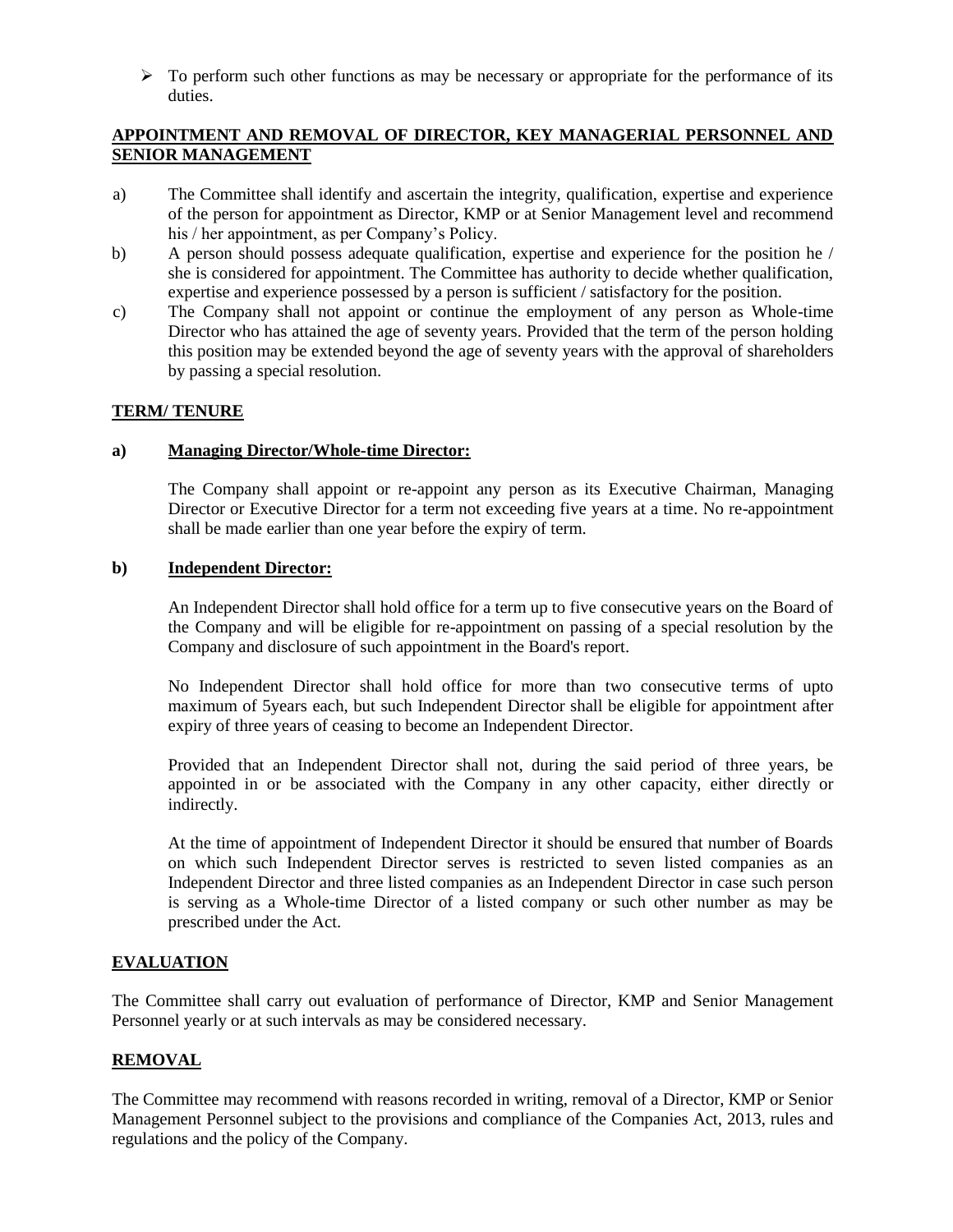# **RETIREMENT**

The Director, KMP and Senior Management Personnel shall retire as per the applicable provisions of the Act and the prevailing policy of the Company. The Board will have the discretion to retain the Director, KMP, Senior Management Personnel in the same position/ remuneration or otherwise even after attaining the retirement age, for the benefit of the Company.

## **POLICY FOR REMUNERATION TO DIRECTORS/KMP/SENIOR MANAGEMENT PERSONNEL**

#### **1) Remuneration to Managing Director / Whole-time Directors:**

- a) The Remuneration/ Commission etc. to be paid to Managing Director / Whole-time Directors, etc. shall be governed as per provisions of the Companies Act, 2013 and rules made there under or any other enactment for the time being in force and the approvals obtained from the Members of the Company.
- b) The Nomination and Remuneration Committee shall make such recommendations to the Board of Directors, as it may consider appropriate with regard to remuneration to Managing Director / Whole-time Directors.

#### **2) Remuneration to Non- Executive / Independent Directors:**

- a) The Non-Executive / Independent Directors may receive sitting fees and such other remuneration as permissible under the provisions of Companies Act, 2013. The amount of sitting fees shall be such as may be recommended by the Nomination and Remuneration Committee and approved by the Board of Directors.
- b) All the remuneration of the Non- Executive / Independent Directors (excluding remuneration for attending meetings as prescribed under Section 197 (5) of the Companies Act, 2013) shall be subject to ceiling/ limits as provided under Companies Act, 2013 and rules made there under or any other enactment for the time being in force. The amount of such remuneration shall be such as may be recommended by the Nomination and Remuneration Committee and approved by the Board of Directors or shareholders, as the case may be.
- c) An Independent Director shall not be eligible to get Stock Options and also shall not be eligible to participate in any share based payment schemes of the Company.
- d) Any remuneration paid to Non- Executive / Independent Directors for services rendered which are of professional in nature shall not be considered as part of the remuneration for the purposes of clause (b) above if the following conditions are satisfied:

i) The Services are rendered by such Director in his capacity as the professional; and

- i) In the opinion of the Committee, the director possesses the requisite qualification for the practice of that profession.
- e) The Compensation Committee of the Company, constituted for the purpose of administering the Employee Stock Option/ Purchase Schemes, shall determine the stock options and other share based payments to be made to Directors (other than Independent Directors).

## **3) Remuneration to Key Managerial Personnel and Senior Management:**

- a) The remuneration to Key Managerial Personnel and Senior Management shall consist of fixed pay and incentive pay, in compliance with the provisions of the Companies Act, 2013and in accordance with the Company's Policy.
- b) The Fixed pay shall include monthly remuneration, employer's contribution to Provident Fund, contribution to pension fund, pension schemes, etc. as decided from to time.